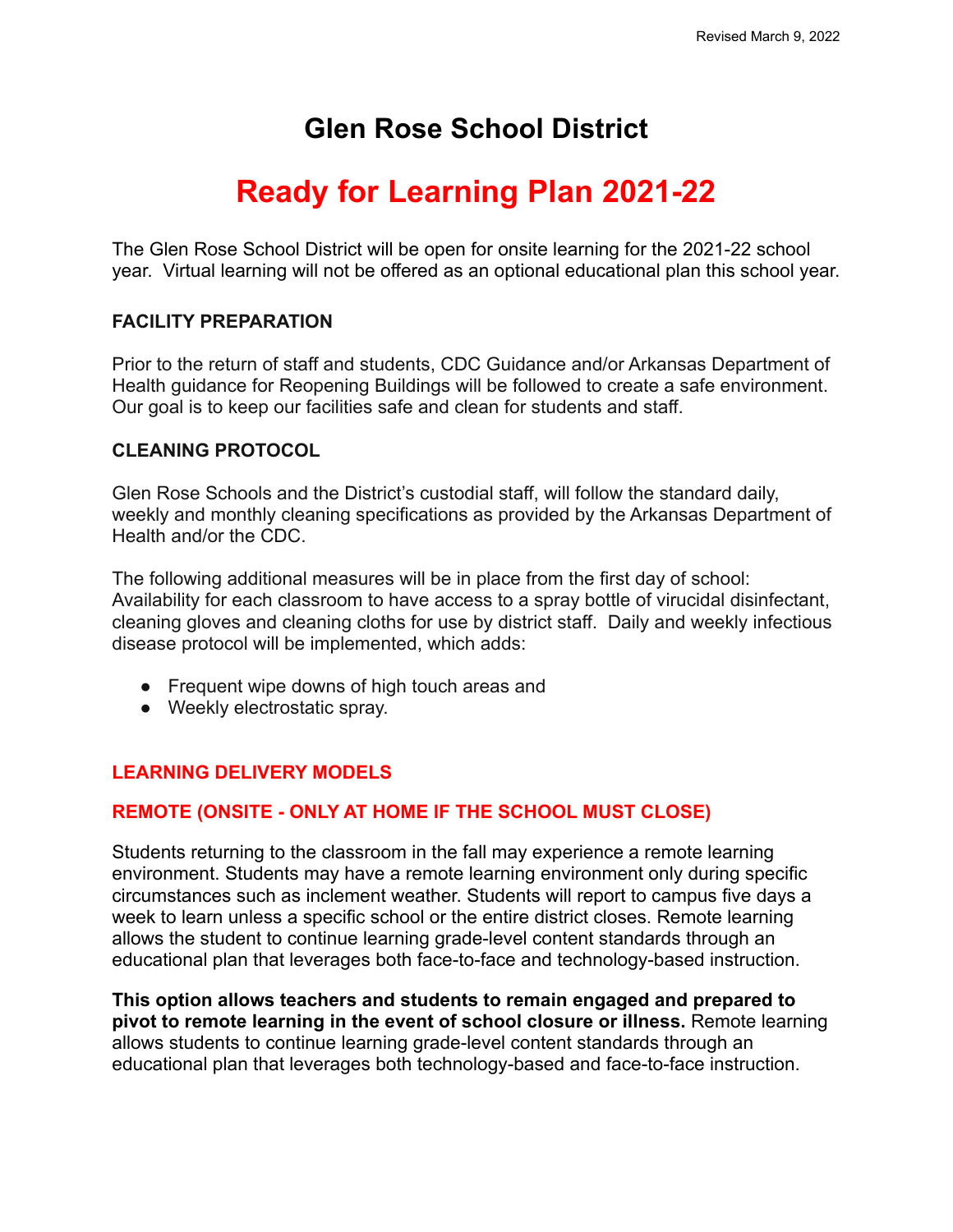## **DISTRICT/STATE REQUIRED ASSESSMENTS**

All students will participate in Glen Rose's assessment system so student growth can be closely monitored. All state required tests will be taken on campus.

#### **SAFETY PRECAUTIONS FOR ONSITE INSTRUCTION**

We will follow the safety precautions recommended by the Arkansas Department of Health to limit the spread of COVID-19. Based on current guidelines, we will be taking the following precaution:

#### **Face Coverings:**

**As of February 7, 2022, face coverings by students and adults are optional on school campuses and buses.**

A district face covering policy was adopted during the regular school board meeting on October 18, 2021:

- When the district's percentage of student quarantine cases are less than 7% for 14 consecutive days then face masks become strongly recommended but optional.
- When the district's percentage of student quarantine cases are 7% or above then face masks become required on the next school day.
- Contact tracing continues with positive cases and quarantine requirements.
- The district will release a message to all parents/guardians and employees when a change is needed.

## **FOOD SERVICE:**

- Breakfast will be provided for grades 1 4 in the regular classroom and these students will report to this classroom upon arrival at school; grades 5 - 12 will be served breakfast in both cafeterias. Lunch will also be served in the cafeterias for grades 1-12. Visitors will not be allowed to have meals with students. Physical spacing will be organized with proper markings to show where to line up and sit.
- Proper sanitation of all areas will be completed after each meal.
- Students will be allowed to get their own utensils used for eating.
- Parents are encouraged to open an online payment account so that cash is not exchanged.
- Microwaves will be available this year for students who bring their lunches.
- No deliveries for lunch. Students must bring their lunch with them to school or get their lunch in the cafeteria. *\*Please see the student handbooks located at www.grbeavers.org.*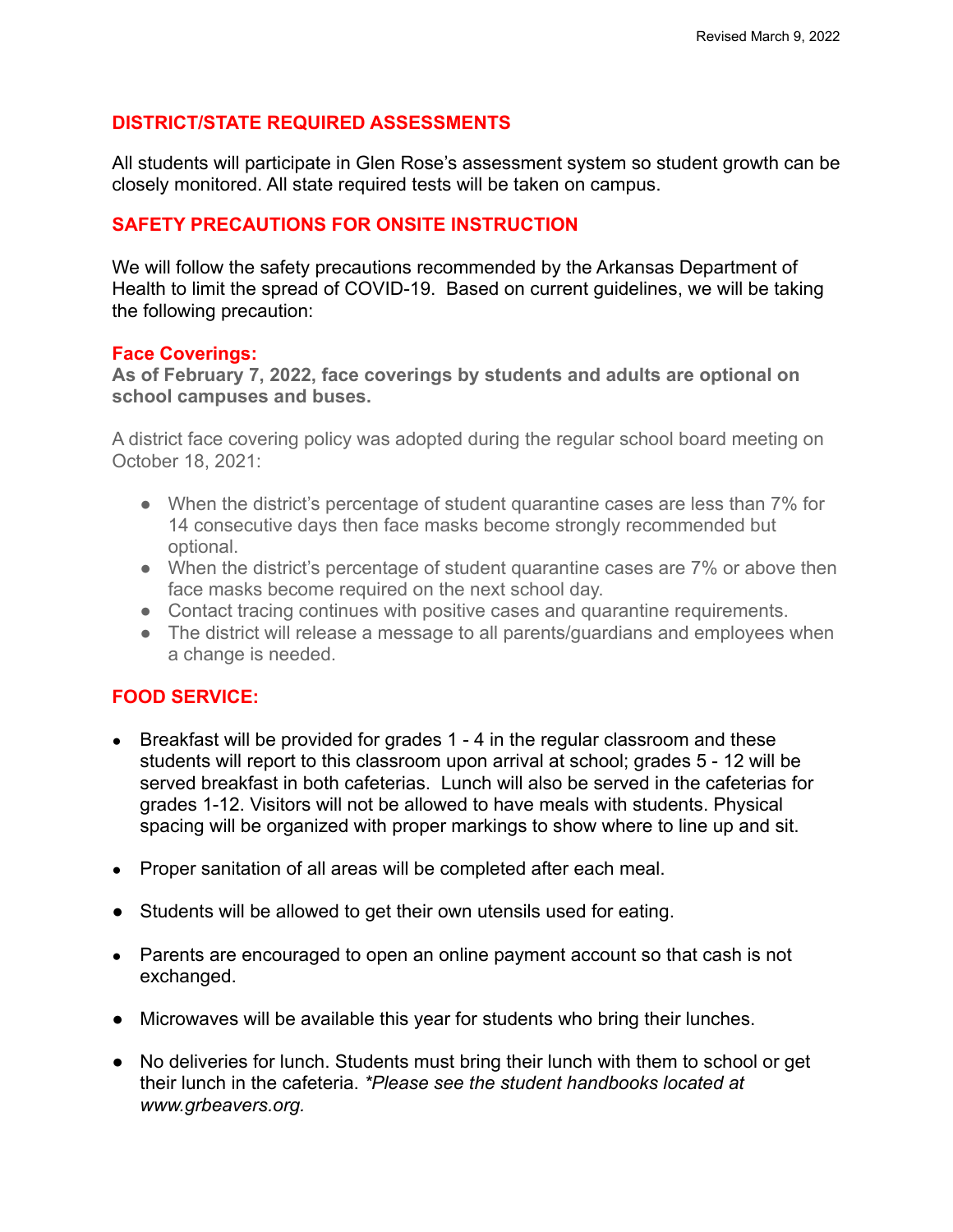- Students will have assigned seats in the lunchroom.
- Please send a water bottle with your child. Students will be able to use the no-touch bottle filling stations in most buildings but not the actual drinking fountain.

## **LARGE GROUP GATHERINGS**

Professional Development will follow Department of Elementary and Secondary Education guidelines. All other large group gatherings will follow current ADH guidelines, be modified, or canceled. Decisions regarding the structure or cancellation of large group gatherings will be made at the district level depending on guidance from ADH.

## **BUILDING VISITORS**

The only persons allowed in the school buildings will be:

- School or District Staff
- Students enrolled at the school
- Parents picking up ill or injured children, and
- Professionals who provide necessary support services to children
- Visitors may be allowed in buildings if specific events such as open house or parent-teacher conferences occur this year

## **ADDITIONAL CONSIDERATIONS FOR SCHOOL SAFETY**

## *Health Screening Protocols:*

- Parents will be expected to screen their children using the ADH STOP THE **SPREAD TOOL** prior to entering any school bus or building. If the student exhibits any of these symptoms then they should not be sent to school.
- All staff members will self-screen using district documents prior to entering the facility/bus. Any staff member that has fever or is ill will need to report this to his/her supervisor.
- Entry to the building will be limited to admittance only for essential business after completion of a health survey. The only place a visitor can check in for possible entry is in the building principal's office.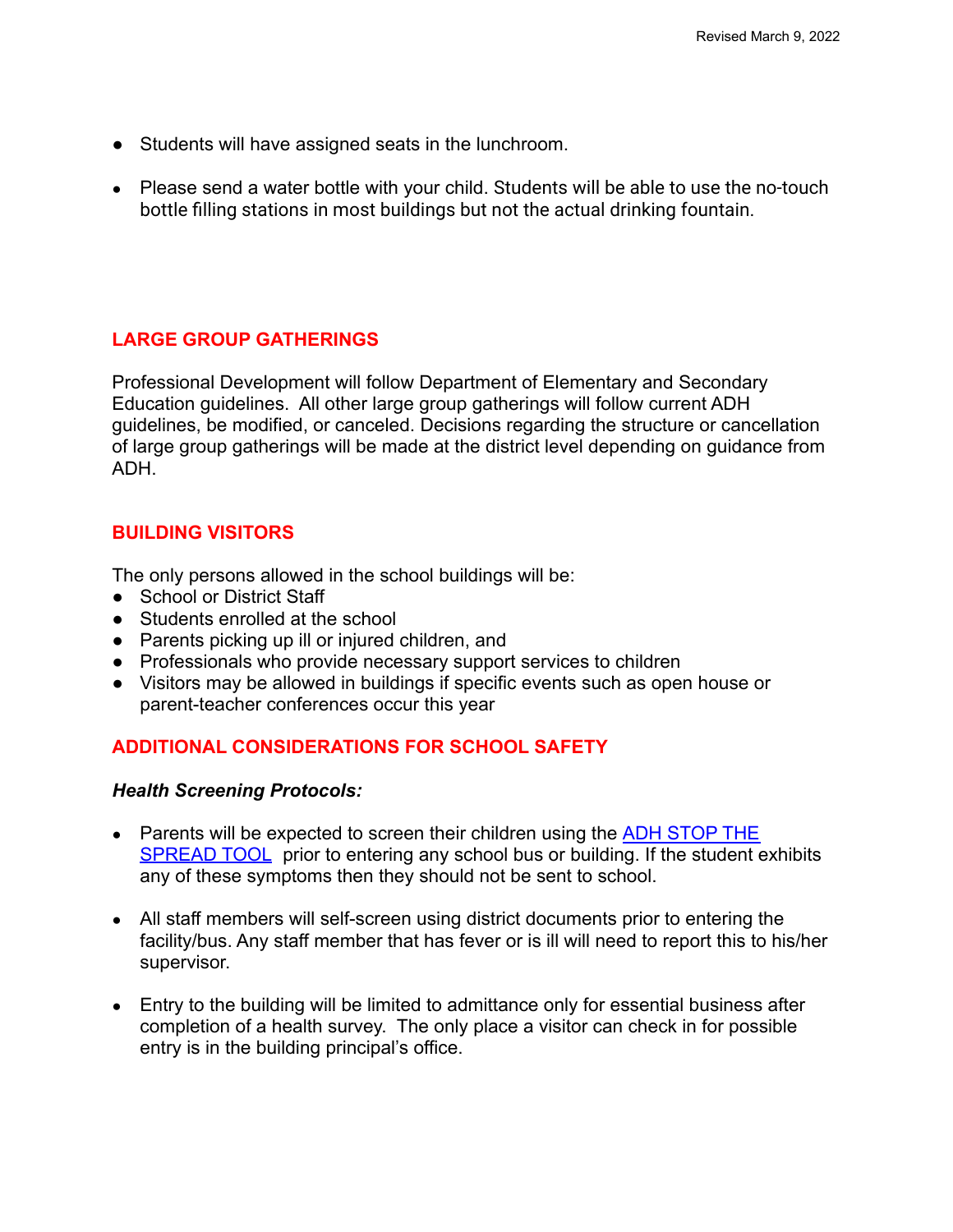## **SOCIAL DISTANCING PROTOCOL**

In accordance with Arkansas Department of Health directives, efforts will be made to limit close contact between students. We will limit contact through the following actions:

## **BUILDING-SPECIFIC OPERATIONS**

Implementation of some guidelines will vary depending on the building. Principals will consider each item below, and post building-specific plans, maps, and schedules to the Campus Schedules and Lists shared drive. The Glen Rose Ready to Learn Committee will review the plans, make changes if needed, and approve the plans prior to the start of school. The plan will be reviewed and updated during the school year as needed.

#### **Modifications for Physical Distancing**

● Classroom furniture will be arranged to maximize distance between student seating.

#### **Hallway Traffic**

● Whenever possible, travel in hallways less than eight feet wide will be designated as "single lane" or "one way."

#### **Bathroom Breaks**

● Restrooms will be disinfected as needed multiple times per day.

#### **Drop-off/Pickup**

- Drop-off and pickup procedures will be reviewed and modified to maximize distancing.
- All parents will remain outside the school building for drop-off and pick up except under extenuating circumstances, such as an ill or injured child.
- Parents will have reserved spots to park and will see a sign with a number to call letting office personnel know they have arrived to pick up their child.

## **POSITIVE COVID-19 TEST**

The following measures will be taken In the event of a positive COVID-19 case:

- The Glen Rose School District Point of Contact will be notified of the positive test and will begin protocol for a positive COVID-19 test.
- Current CDC guidelines for cleaning and disinfecting when someone is sick will be applied.